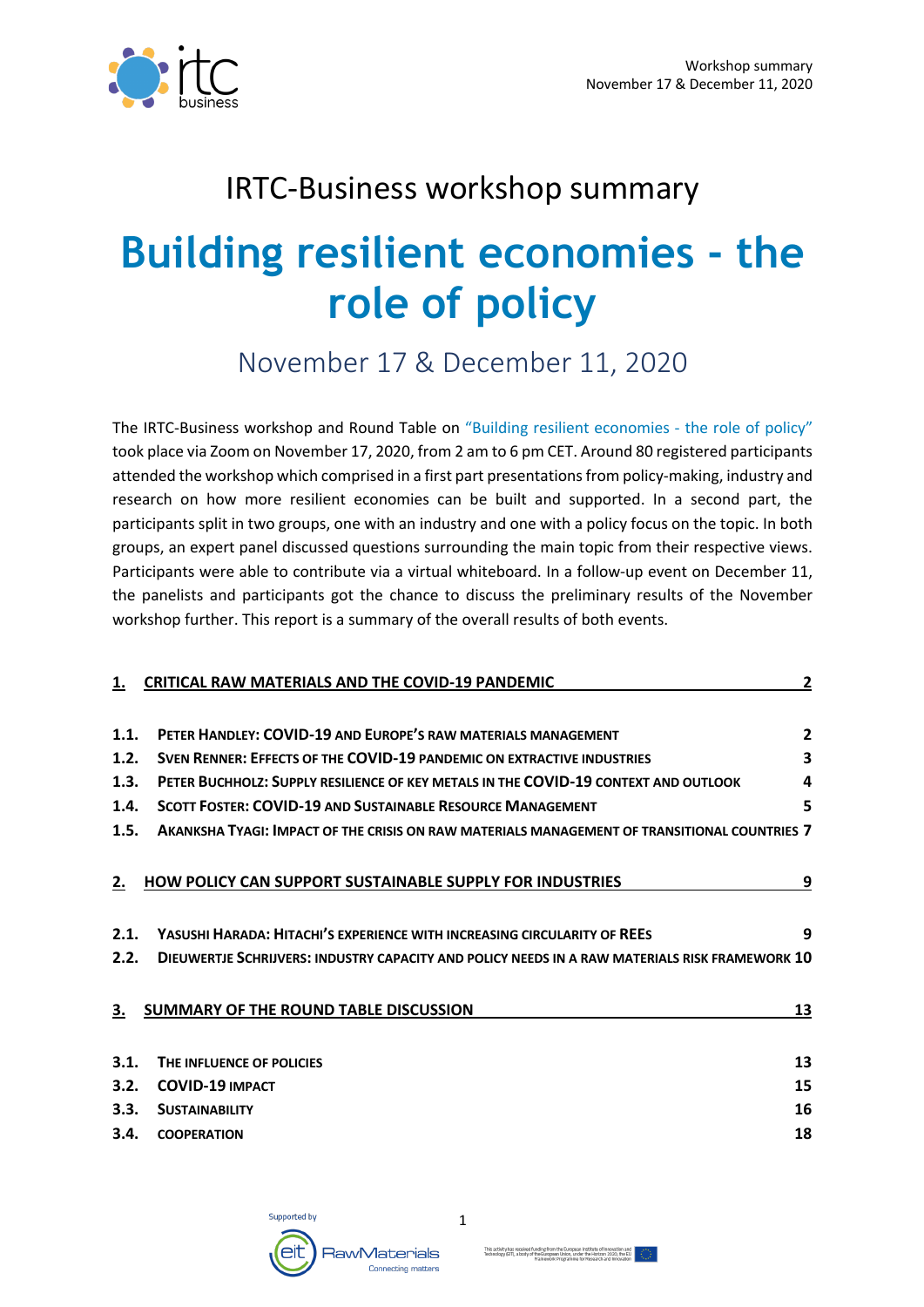

## 1. Critical raw materials and the COVID-19 pandemic

#### 1.1. Peter Handley: COVID-19 and Europe's raw materials management

Peter Handley is the Head of the Resource Efficiency and Raw Materials Unit at DG GROW at the European Commission.

The European Commission formulated the New Industrial Strategy early March 2020 (before the COVID-19 pandemic) to face the major challenges for the European economy to become climate neutral and digital by 2050, as formulated in the Green Deal. This transition requires the development of breakthrough technologies, which should be managed in a socially fair way, by at the same time ensuring global economic competitiveness. The EC strategy is called "open strategic autonomy", which is an approach towards a resilient EU economy.

The EU economy experienced supply disruptions due to COVID-19 in 2020, first due to measures taken in Wuhan, later also due to disrupted production and trade within Europe. Business confidence and investments were declining, which affected the raw materials sector and energy-intensive industries that are dependent on downstream demand. Keeping the businesses alive required a short-term strategy, whereas a long-term recovery plan was needed to mend the EU economy. The EC reached out to the industries, monitored the situation and tried to alleviate Europe-wide supply bottlenecks in March-May 2020. In response to the call of the European Council, a repair and recovery plan was established. The long-term recovery strategy should encompass the objectives of open strategic autonomy: hence, the disruption is used as an accelerator to move towards a more green, digital, and resilient economy. Member states are advised on how to put according the investments in place

In September 2020, a new critical raw materials list was communicated, addressing resilience, strategic autonomy, and lessons learned from COVID-19. A high concentration of supply from a single country, also within Europe, can pose a risk, e.g. when a company experiences financial problems or is targeted for a takeover from abroad. The list is published every three years and helps to inform trade policy, research and development policy, and industrial strategies. The list is rather stable, but includes since 2020 bauxite, lithium, titanium, and strontium.

A new concept that is put into the Industrial Strategy and the recovery plan is "industrial ecosystems", which brings together the interplay between products and services, large companies and SMEs, the contribution of research and innovation and investment communities to implement industry strategies. 14 industrial ecosystems are identified, including aerospace/defense, electronics, and renewable energy.

The European Commission now also conducted a forward-looking evaluation of CRMs in order to identify the raw material dependencies in 2030 and 2050 of climate-neutrality and digital policy strategies. Material consumption is forecasted to increase by a factor 12-50 for certain materials.

An action plan is formulated to ensure Europe's access to raw materials, containing 10 actions:

- 1) Establish and foster the European Raw Materials Alliance
- 2) Develop sustainable financing criteria for mining
- 3) Invest in research and innovation on waste processing, advanced materials and substitution
- 4) Map the potential supply of secondary CRMs from EU stocks and wastes

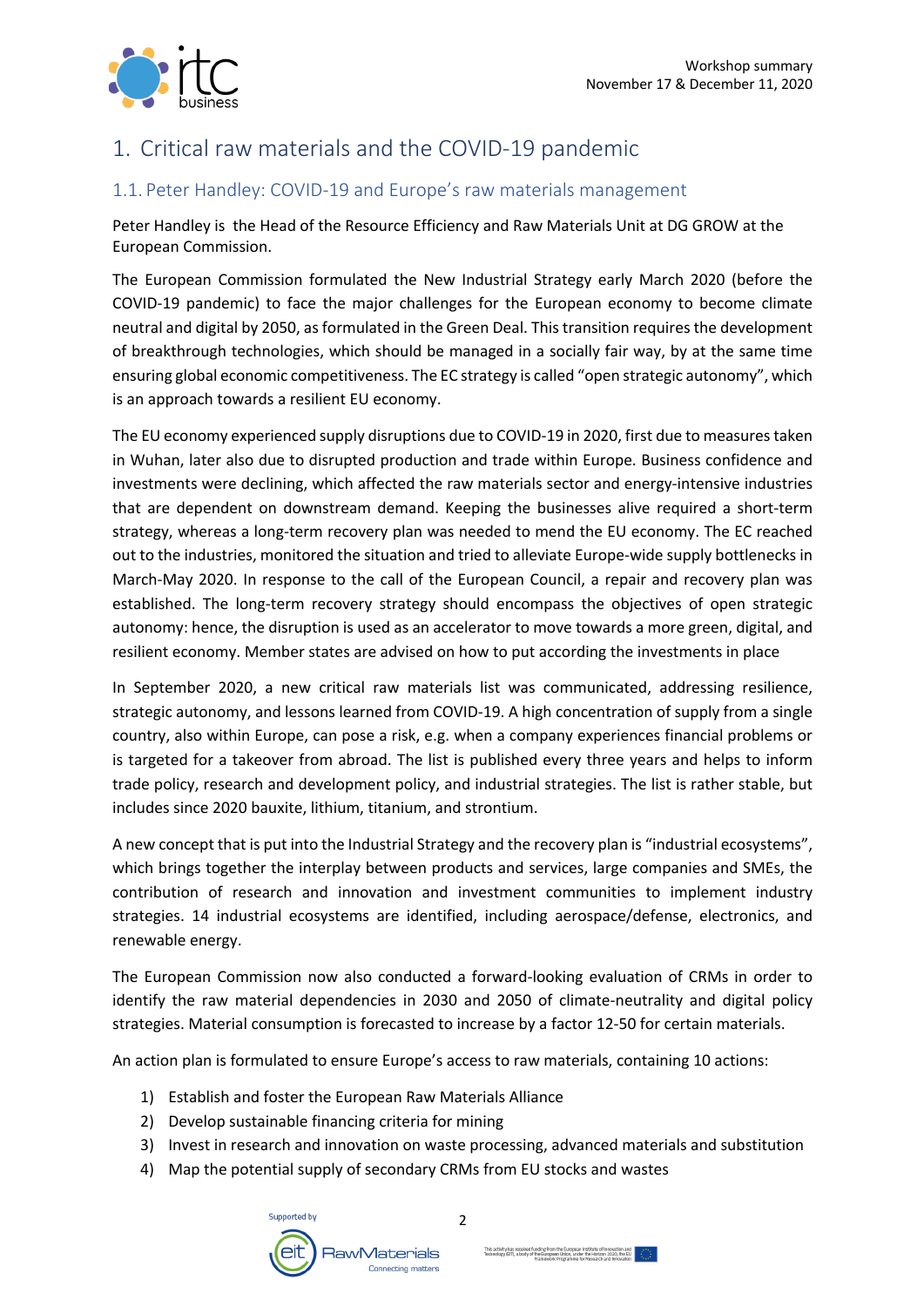

- 5) Invest in mining projects that can be operational in 2025
- 6) Develop expertise and skills in mining
- 7) Deploy earth observation programmes for exploration, operation and post-closure environmental management
- 8) Develop research and innovation projects on exploitation and processing of CRMs
- 9) Develop strategic international partnerships to secure CRMs supply
- 10) Promote responsible mining practices for CRMs (including a legislative proposal on due diligence for batteries produced in Europe)

#### 1.2. Sven Renner: Effects of the COVID-19 pandemic on extractive industries

**Sven Renner** is in charge of the Extractives Global Programmatic Support Trust Fund (EGPS) at the World Bank.

The COVID crisis affected both the supply and the demand of raw materials. Demand was affected by a tanking economy and a decrease in consumption. On the supply side, health protection measures were imposed to many large-scale mines worldwide. The World Bank evaluated the impact of COVID-19 on the mining of copper in Peru, covering industrial mines, but also artisanal and small-scale mines (ASM).

Copper demand can generally be expected to continuously increase due to its many applications. However, now, the global demand is estimated to fall back which will have a ripple effect over the next couple of years. Peru supplies mostly to the Asian market, and here mostly to China. Hence, the production is highly dependent on Chinese copper demand. Demand is expected to increase again due to the infrastructure-led economic recovery in China, China's announced carbon neutrality in 2060, and the US green energy and infrastructure plan presented by president-elect Joe Biden.

Global copper production has declined in 2020, even more strongly than during the Global Financial Crisis in 2008. This is not only due to a decreased demand, but also due to health protection measures. Peru's projected production in the coming years is lower than the pre-COVID forecasts due to delayed investments in the production sector. However, Peruvian copper production is relatively mildly affected due to Peru's strong position in the cost curve, which is further enhanced by a sharp decrease of fuel price (40% of OPEX).

Artisanal and small-scale mines are expected to be hit harder by the COVID crisis than industrial mines. Funded by the EGPS Trust Fund, the World Bank has assessed the viability of creating a specific financial facility to support ASM communities.

With the COVID crisis it is expected that poverty increases, related to migration back to rural areas<sup>1</sup> with an increasing spread of the disease, and pressure on food security and health services. Artisanal mining is an important source of livelihood in many regions, often poverty-driven, and associated with negative social impacts, e.g. related to human rights, illicit financial flows, forced migration, and

 $1$  A participant adds that recent migration in Peru and Brazil was also caused by the rising price of gold that is artisanally in the amazon area.

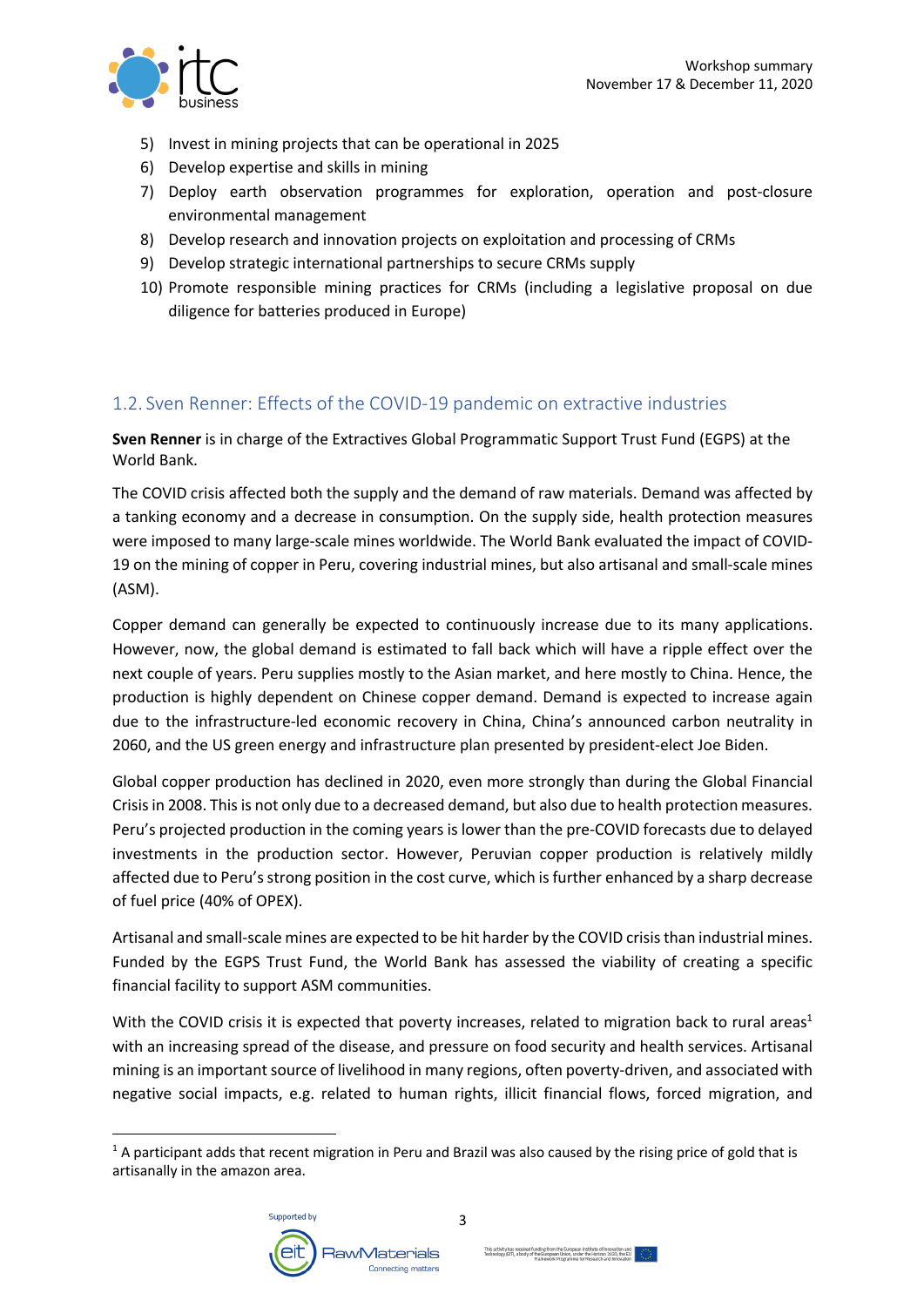

financing of armed groups. Via questionnaires, data were collected among organisations that operate in areas with active ASM operations. In many African countries, South America, and Central Asia, the local population has suffered from negative impacts concerning health, food security, and access to markets. The following conclusions are drawn:

- 1. Human capital development will undergo shocks if ASM communities become infected. A substantial part of the population does not feel well informed about COVID-19 and the measures that have to be taken for health protection.
- 2. There is a sizeable gender gap when it comes to food security. 36% of male and 56% of female respondents state that food security has decreased since COVID-19 began, due to price increases and reductions in household income.
- 3. Surprisingly, personal security has not decreased due to COVID-19. On the contrary, improvements in security were observed in Indonesia, Mozambique, Nigeria, Sierra Leone, and Uganda. Increases in criminal activities were expected, e.g. due to the contained mobility, but this was so far not the case.
- 4. Miners intend to continue mining in spite of disrupted trade chains. Two major problems are a lack of formal access to financing and formal access to markets. The need for formalization has been an issue for a longer time, independent of the COVID crisis.

6 million USD have been mobilized by World Bank donors, especially from Switzerland, Belgium, the EU, and Germany, to develop activities that support the ASM communities in the affected areas that have been identified via the data collection. 22 grants are awarded to organizations working on the ground in 20 countries, and a next round of grants is coming up.

## 1.3. Peter Buchholz: Supply resilience of key metals in the COVID-19 context and outlook

**Peter Buchholz** is the Head of the German Mineral Resource Agency (DERA) which is part of the German Geological Survey (BGR). The institute is engaged in a variety of work on criticality, technology forecasting and monitoring of raw material markets.

According to the International Monetary Fund (IMF), the global GDP declined by 4,4% in 2020. Countries were hit differently by the COVID crisis, resulting in different growth rates. The only country with positive growth was China with +1,9%. In 2021, an overall growth of 5,2% is forecasted, with China and India leading. The World Economic Forum presented different "shapes" in which the economy could recover. It is unclear yet which shape will appear, and it could be different for each country. Based on a survey, most CEOs expect a gradual decline of the economy followed by a healthy rise (U-shape), whereas some predict a second drop in 2022 (W-shape) due to the end of governmental supporting systems.

Following the steel Purchasing Managers' Index (PMI), steel demand in the manufacturing sector first declined in Asia, and subsequently in Europe and the US. Demand in Asia recovered quite quickly, and demand is currently restored in all regions. Similar trends are observable for aluminum and other commodities. Prices of base metals declined at the beginning of the COVID crisis, but increased again

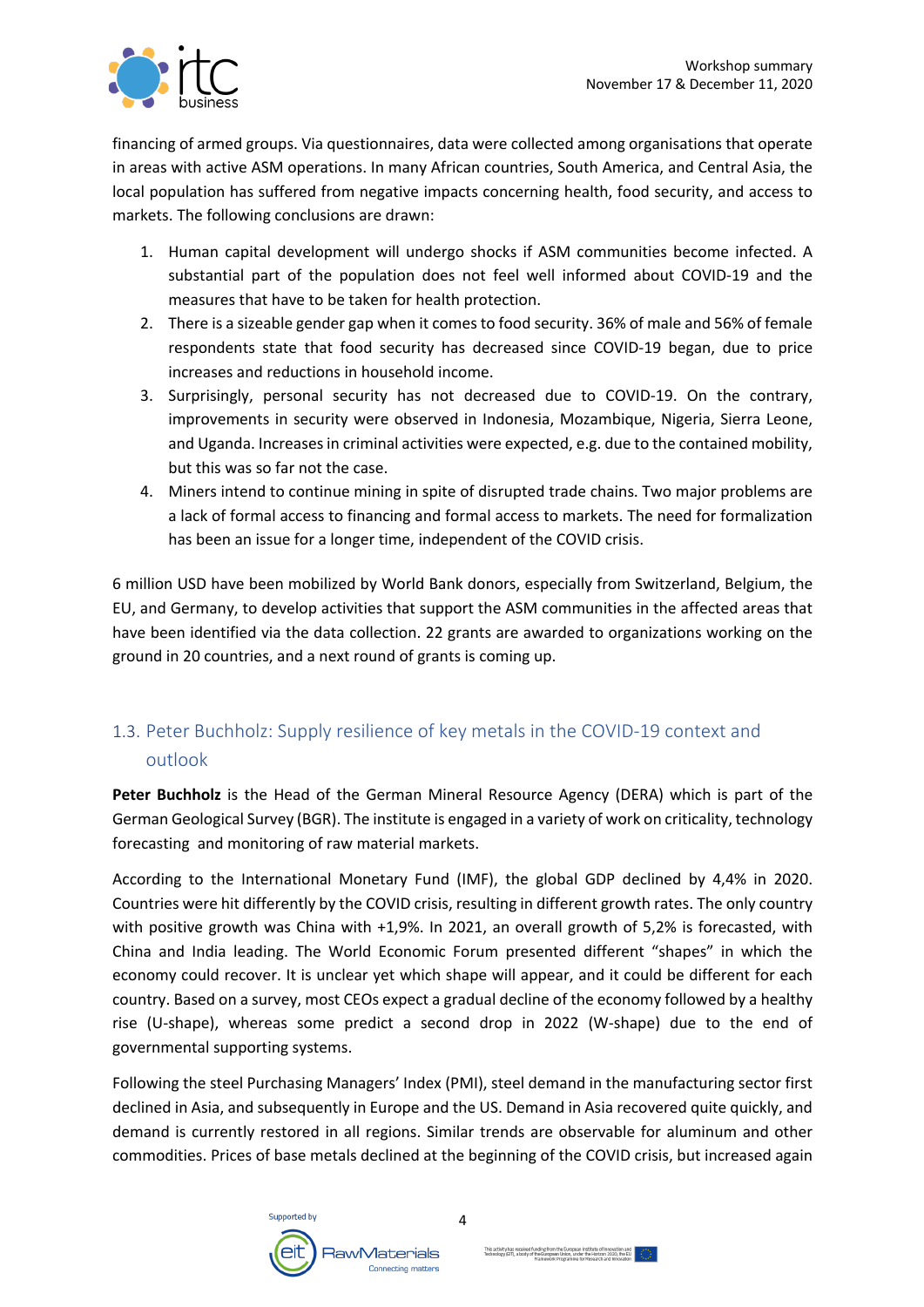

due to the economic growth in China.<sup>2</sup> Demand for precious metals, especially rhodium, dropped due to the crisis in the automotive industry, but this industry has also undergone a restorage. Prices of materials for batteries remained quite stable under COVID, because they were already relatively low due to an expected overcapacity.

Throughout the world, mines were shut down during the beginning of the pandemic. As they were recognized as "essential services", they resumed quickly in most countries, after necessary health measures were put in place. In this regard, the supply can be considered quite resilient. However, exploration budgets went down, also for copper for which demand is expected to increase in the long term. Therefore, it is expected that more investments in exploration can be observed after the pandemic.

The supply disruptions due to the lockdowns did not lead to major supply gaps, because demand was also low. Exceptions are manganese metal flakes, silicon metal, ferro-tungsten, and molybdenum, for which prices increased by 13-40% in February 2020 due to fears of supply disruption, as China is the main supplier. Prices came down when China resumed the production in April.

However, also next year, supply chains in the mineral market might be affected by regional outbreaks of COVID. Diversification could be the best way for industries to prepare for this: by looking for new or alternative suppliers in the market to fill possible supply gaps. A lesson can be learnt from the decreased supply of fluorspar from China to Germany and the Netherlands, which was due to increased environmental restrictions on mining in China. Germany successfully diversified their supply via imports from South Africa and Spain. However, diversification is becoming more and more difficult when political and economic power is becoming more concentrated, especially in some raw material markets. DERA established a graph showing how trade dominance of metallic resources shifted from Europe (around 2002) to China, especially in Asia, Africa, South America, and Australia. Europe and the US need to build better trade relations with resource-rich countries to make supply chains more resilient.

## 1.4. Scott Foster: COVID-19 and Sustainable Resource Management: Policies and actions to support resilience in the supply of critical raw materials

Scott Foster is the Director of the Sustainable Energy Division at UNECE.

The surge of the stock markets after the announcements about a vaccine against COVID-19 is a signal that society is heading back to where we were before the pandemic, which might not be the best path. If we want to build back better, there are 3 dimensions to consider that have not been included in 2019 forecasts:

■ There is anecdotal evidence that the environment, especially the quality of air and water, benefited from the lockdown and the economic slowdown. However, 2020 was also the year

 $<sup>2</sup>$  A graph correlating the zinc price with the US dollar shows that the zinc price is higher when the dollar is</sup> weak.

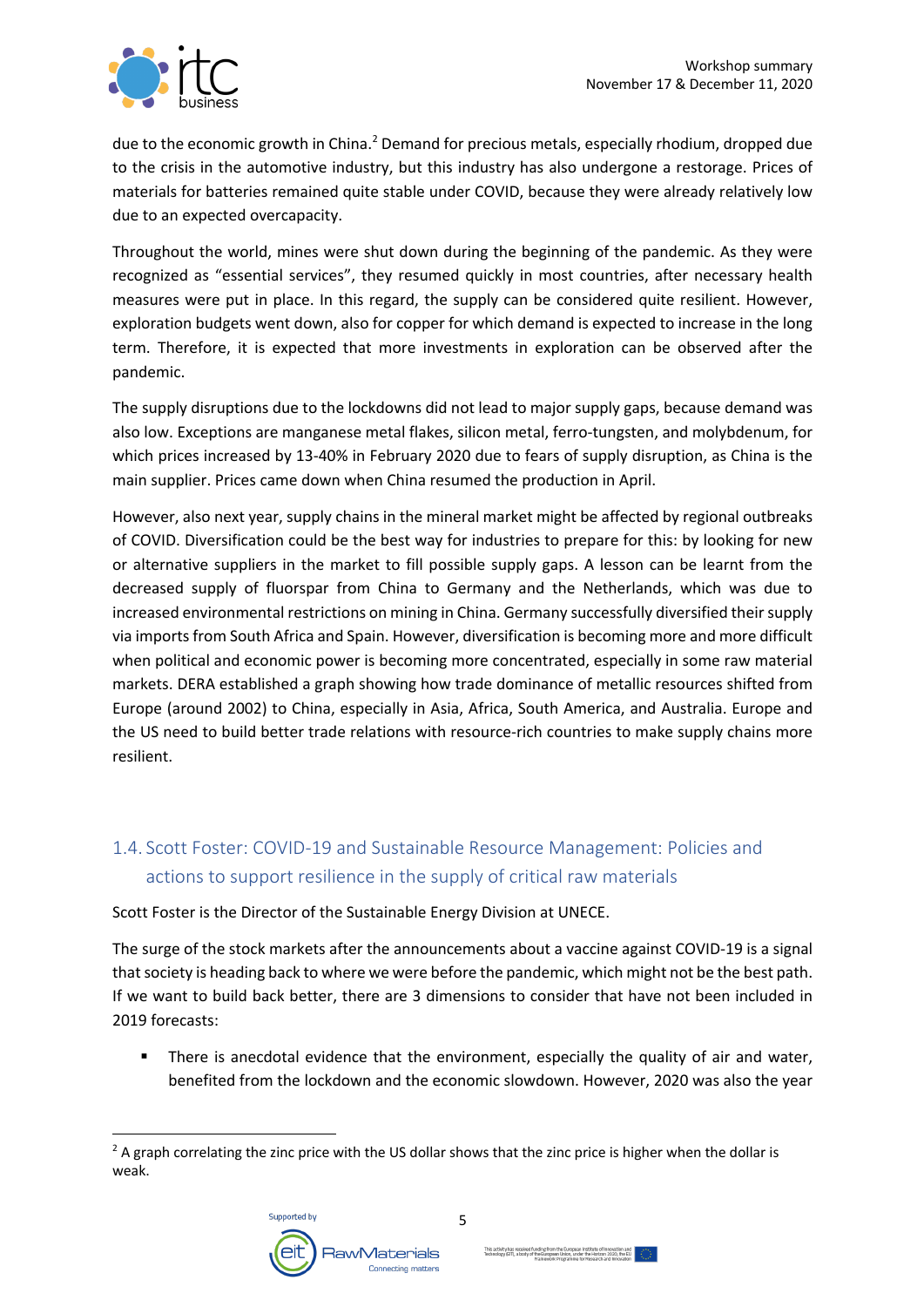

of forest fires and floods causing over 1 billion of animal deaths. The market did not respond to this.

- There is a strong focus on unemployment and quality of life. For example in the energy sector, there has been a strong decrease in demand and this might continue; the same is true for other sectors.
- § Urbanization: pre-COVID forecasts predicted a global population of 9 billion people in 2050, with 70% living in cities. This would require building 255 additional cities with the size of Paris.

During the pandemic, resilience was expected from the individual to cope with stress, social isolation, job losses, and health issues, as well as from individual companies. A vision for the whole system, including the environment and other species, is needed. Sourcing basic raw materials in an environmentally, socially, and economically coherent way is key.

Governments are trying to improve the security of supply of raw materials. This does not necessarily imply supply independence, but rather redundancies in supply chains, and the ability to prepare for what can happen, to respond instantaneously, and to learning and retaining lessons from events. In order to build back better, there should be a common vision of shared outcomes, shared knowledge, integrated resource management, and a comprehensive toolbox.

Securing supply of CRMs can partially be achieved by diversification, partially by increased exploration and mining, and partially by increased sustainability of consumption and production. With current consumption patterns, we would need 7 earths to deliver the demanded resources, especially considering the increased development of low-income countriestowards the standard of high-income countries, which is connected to a much larger material footprint. For sustainable production, engagement of local communities is needed to establish the social license to operate, which is currently impeded by the image of social and environmental problems associated with resource extraction.

To build back better, the resource management narrative should be rewritten:

- § Align resource management to the 2030 Agenda: investments should flow into resource development for the technologies that deliver country commitments to sustainable development
- Improve financial resilience through business process innovation
- Derive good social, environmental, and economic outcomes
- Obtain social license to operate
- Integrated approach: mutually beneficial economic interdependence should be created
- Harmonization and common vocabularies, such that the same standards of sustainability are applied by all actors.

At the UN, the United Nations Framework Classification (UNFC) and United Nations Resource Management System (UNRMS) aid in identifying resources and manage them in order to meet a country's objectives. Transparent communication of these objectives furthermore increases trust, which contributes to the creation of mutual interdependencies. Investments made by MSMEs (Micro, Small and Medium Enterprises) across the whole value chain allow for diversification and resilience. These frameworks are being deployed throughout the world. UNFC covers renewables, uranium,

6

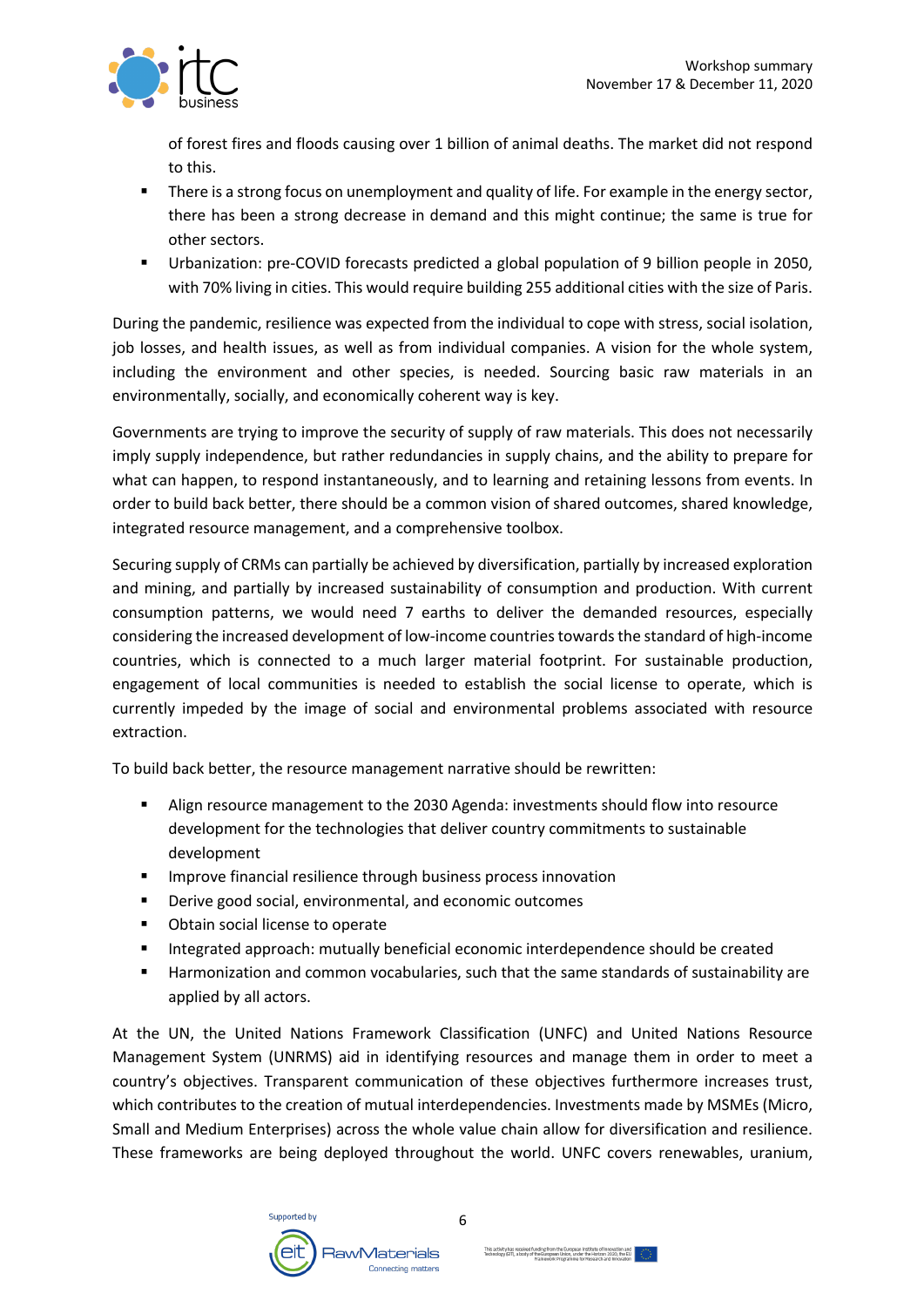

thorium, petroleum, oil and gas, nuclear resources, and all critical raw materials. Implementing this system at a global scale is part of the creation of a shared vision which is critically important.

### 1.5. Akanksha Tyagi: Impact of the crisis on raw materials management of transitional countries

Akanksha Tyagi is representing the Council on Energy, Environment and Water (CEEW), a leading policy research institution based in New Delhi, India.

In India, the energy sector is already quite diversified. However, the notion of critical minerals is relatively new but increasingly important due to a growing demand for electronics, chemicals, food and beverages. In 2016, CEEW evaluated the criticality of 49 non-fuel minerals across 16 manufacturing sectors, including – among others – metals, food and beverages, textiles and apparels, refining, and electronics, over the period of 2011-2030.

With the applied methodology, the economic importance of the minerals is based on i) the consumption pattern (the fraction of the mineral consumption in a sector), and ii) the industrial structure (the contribution of that sector to the national GDP). The supply risk is evaluated by i) national resource endowment (via import dependence and domestic reserves), ii) geopolitical risk (via the Worldwide Governance Indicators), iii) substitution risk (substitutability) and iv) recyclability risk (recycling potential). Based on this, minerals that will be critical in 2030 are mostly metals due to the specific consumption of sectors that will contribute to the expected development of India. Critical minerals are heavy and light rare earth elements (increased demand for clean energy technology and electronics), Ta, Sr, Be, graphite, Si (difficult to refine in a transitional country due to high energy requirements for processing), Ge (low recycling rate in India), Cr, Re, Zr, V, PGM, limestone, Bi Nb, and potash.

India committed to various international and domestic development objectives, such as an emission reduction of 30-35% by 2030 compared to the emissions of 2005 within the Paris agreement. India is on track to meet this target due to the energy conservation program that aims for increased energy efficiency, e.g. via use of LEDs and efficient building codes. Other targets are 175 GW of renewable energy in 2022 and potentially 450 GW by 2030, EV sales of 30% by 2030, and this year the implementation of the BS VI/ Euro VI standards for vehicles to decrease air pollution. India strives for an increased digitalization via 600 million broadband connections by 2022. These objectives all require the use of metals, making these metals critical.

COVID-19 reinforced the sentiment that India needs to assess its use of CRMs. The government tries to rebuild the economy in a clean and sustainable manner, but there is a renewed focus on domestic value creation and self-reliance via i) industrial expansion and integration with global value chains, ii) adopting a low-carbon approach, and iii) supporting indigenization of low-carbon solutions. There is increased support for MSMEs, via improved access to finance, as it is not strategic to rely on a few major companies. 10 critical sectors are supported via a "Production Linked Incentive Scheme". To strengthen the domestic PV manufacturing industry, a custom duty is imposed on modules procured abroad. Most tenders deployed in India require a domestic engagement.

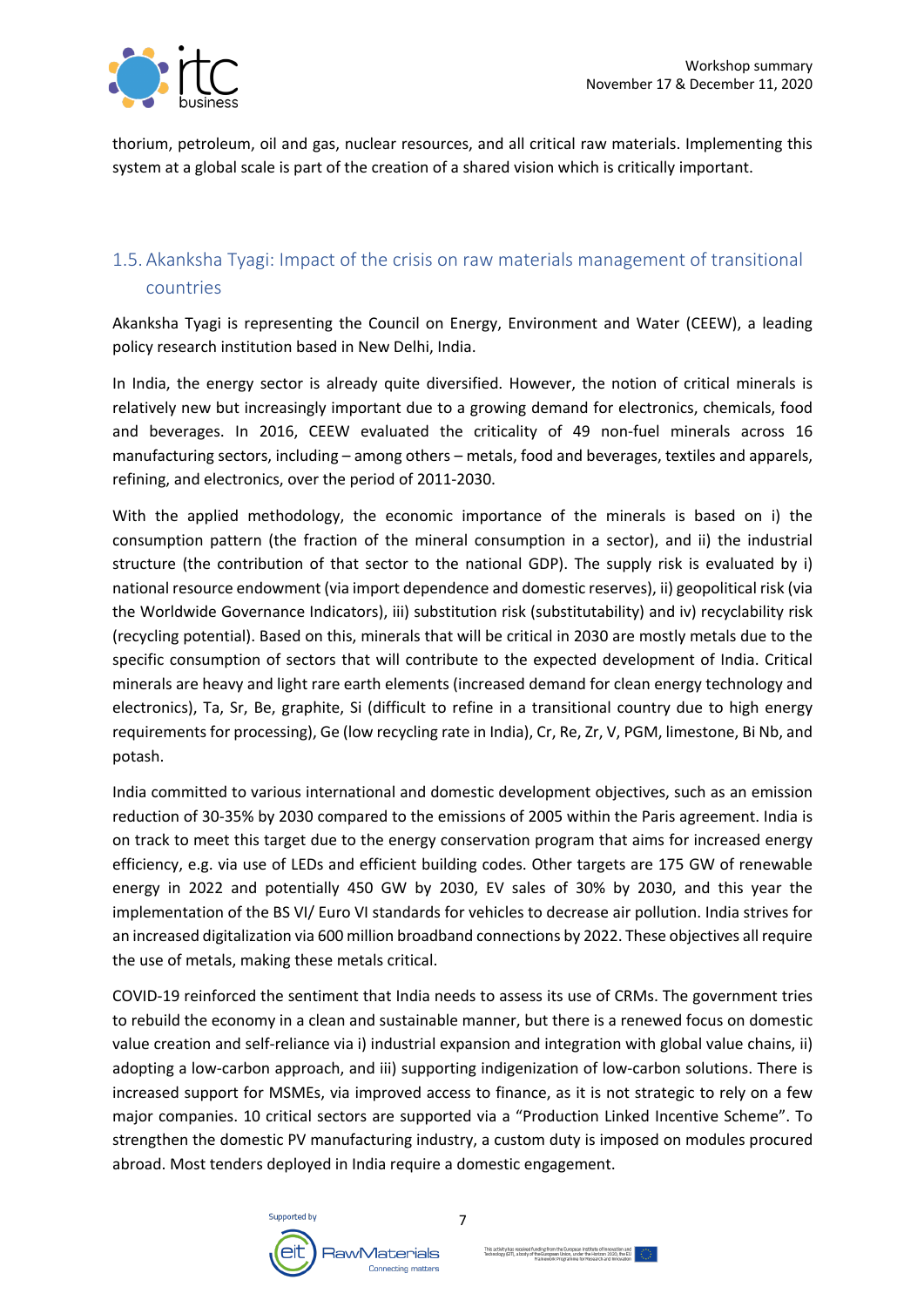

Emerging policy considerations are resource availability, recycling, and substitution. To create resilient supply chains for strategic and critical minerals, KABIL was created, which is a conglomerate of three public enterprises that generate a consistent supply of aluminum and copper, and conduct mineral exploration. Regional cooperation between India, US, Japan and Australia allows for improved exchange between business and academia, and continuous exchange of information and technologies, which could lead to enhanced domestic exploration and improved recycling. India has a large recycling sector. However, this sector is mostly informal; hence, value creation is marginal and minerals are not always directed towards the sector in which they are most needed. Unlike for solar modules for which there was no clear waste management plan, the government set waste management rules for batteries alongside the scaling up of battery production, as manufacturing and waste management should go hand in hand. Finally, the government promotes R&D and technology transfer between industry and academy to increase substitutability. The government applies a technology-agnostic approach, meaning that any technology that enables achieving India's objectives is welcome to be upscaled – leading to increased diversity and use of more domestically abundant minerals.



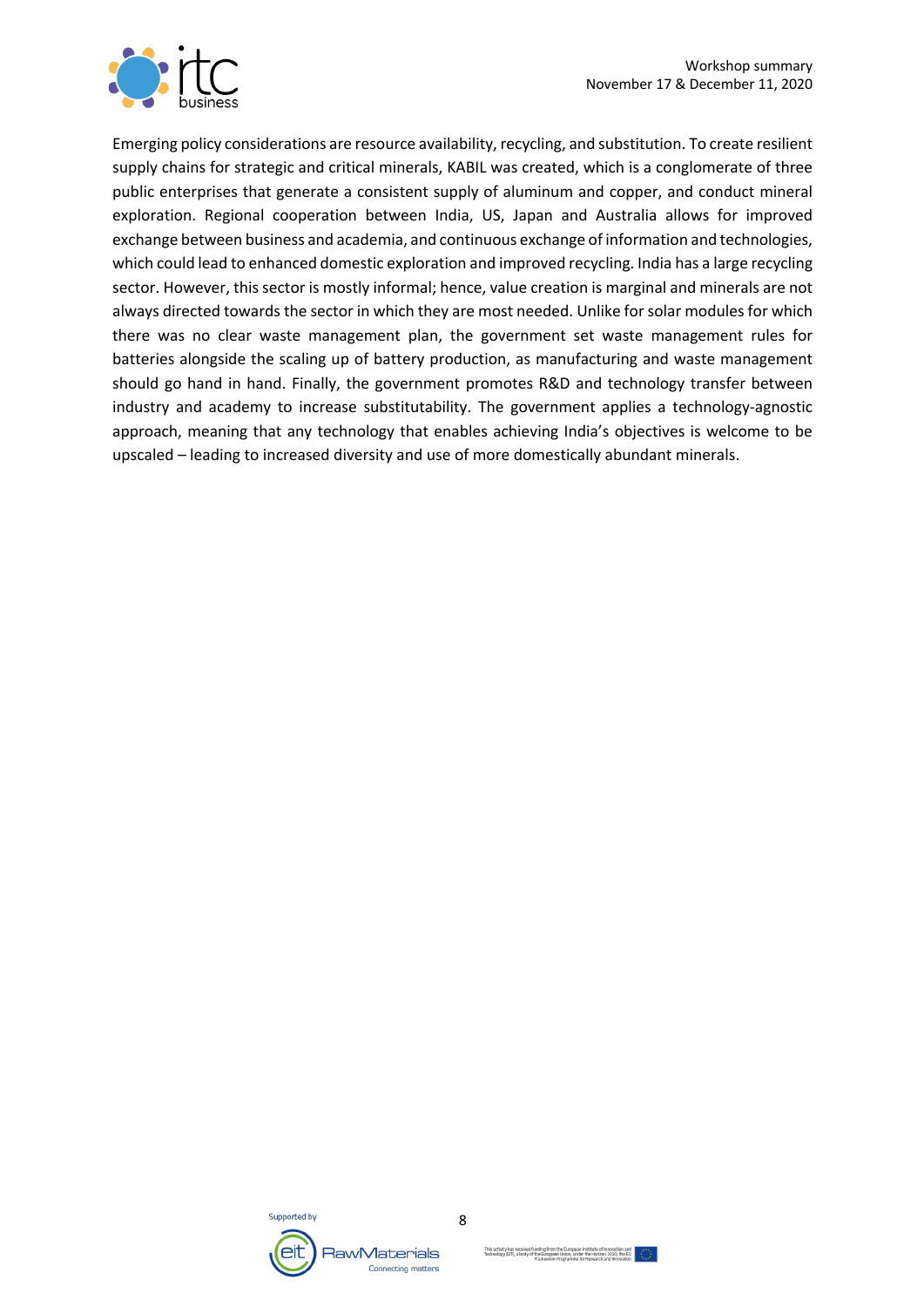

## 2. How policy can support sustainable supply for industries

#### 2.1. Yasushi Harada: Hitachi's experience with increasing circularity of REEs

Yasushi Harada is Senior Chief Researcher at the Center for Technology Innovation at Hitachi, Ltd. He is presenting Hitachi's experience with increasing circularity of REEs in collaboration with Takeshi Nemoto from Hitachi's Water & Environment Business Unit.

According to its environmental vision and long-term environmental targets, Hitachi strives towards a low-carbon, resource-efficient society that is harmonized with nature. These targets include an 80% reduction in CO2 emissions throughout the company's value chain in 2050 (compared with 2010), a 50% improvement in the efficiency of the use of water and other resources in 2050, and a minimization of Hitachi's impact on natural capital. Furthermore, Japanese manufacturers, like Hitachi, are heavily impacted by the stagnating imports of raw materials such as plastic, base metals like iron and copper. As Japan does not have a large amount of domestic natural resources, recycling is an important strategy against price increases related to increased resource consumption.

16 affiliates of Hitachi, forming a nationwide collection and recycling network, contribute to a circular use of resources from 100 different product types via product recycling service centers that collect end-of-life products from customers. The standardized method of Hitachi, which includes regulations regarding the security management and recycling procedures, is certified by the National Permit System for industrial waste by the Ministry of Environment of Japan. The used products, such as IT servers, computers, disk drives, and automated teller machines (ATMs), are disassembled into parts; frequently by manual labor. They are being recycled into materials like waste plastics, steel, copper, aluminum, glass, and magnets. A total of about 500 metric tons of products have been handled in 5 years from 2014 to 2018, with hard disk drives accounting for about 10 metric tons, an equivalent of 20'000 drives.

Every year, several thousands of ATMs are collected and recycled. Since 2007, the ATM manufacturer (Hitachi-Omron Terminal Solutions) and the disassembler (Hitachi Industrial Equipment Nakajo Engineering) have been working closely together and share information. Nakajo Engineering has the advantage of having been an ATM manufacturer in the past. They retained their in-house engineers who are knowledgeable in the physical structure of ATMs. ATMs are disassembled manually, to break the equipment down as much as possible into single materials which can then be recycled efficiently into resources, or which can be reused after refurbishment. Approximately 20 different types and a total of 7'000 parts have been effectively reused to date, mostly as parts for maintenance. The service life of an ATM is limited to 10 years due to upgrades of equipment and change in design. However, many parts are often still usable for the new product. Such Design for Environment (DfE) needs to be more widespread to increase refurbishment and reuse.

ATMs are comprising metals, circuit boards, cables, hard disk drives, rechargeable batteries, waste plastics and glass. Only the glass materials used in the panel is classified as waste. Metals make up about 90% of the overall material. The metal that is most effectively recycled is steel. Recycling of steel does not only decrease the need to import iron ore from other countries, but also decreases the

9

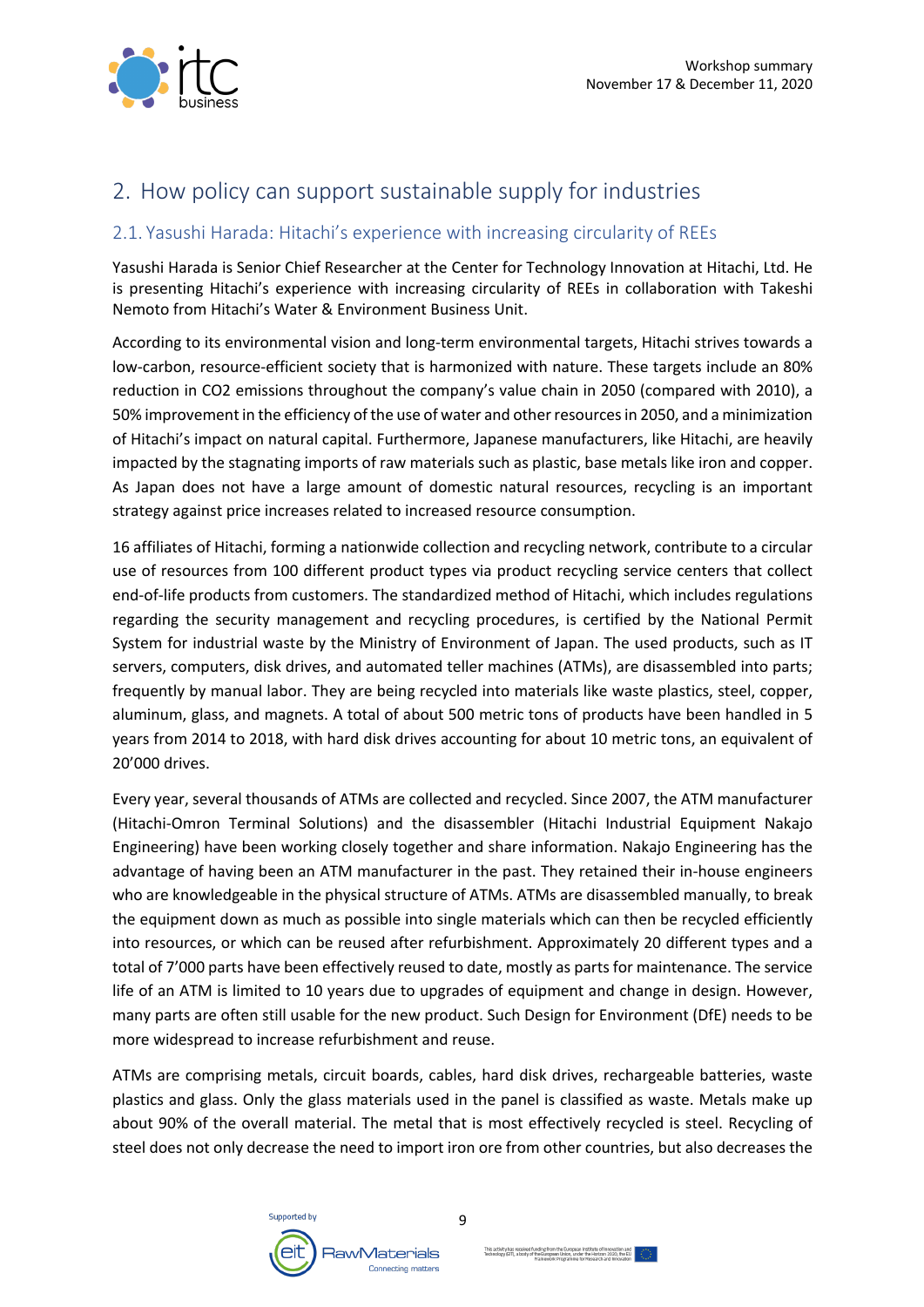

energy consumption of the steelmaking process. Recovery of heat from plastics, or the use of burnt ashes in aggregates is strictly speaking also recycling, although it still reflects the linear economy. In the future, more awareness about the circular economy is needed.

Hard disk drives (HDDs) contain an aluminum casing, a disk, a motor, a magnetic head, a circuit board, screws, and a voice coil motor (VCM) which contain rare earth elements. HDDs were also disassembled by hand. However the speed of disassembly was limited by 10-12 drivers per worker per hour. An automated disassembler was developed that increased this rate to 140 drives per worker per hour. This disassembler is designed to avoid the VCMs from being damaged, which could lead to spontaneous combustion or the infiltration of contaminants in the magnet refurbishing process. The Hitachi disassembler has processed 26 tons of magnets from HDDs over 6 years since 2013. In 2018, MRI scanners were also targeted for rare earth recycling. In that year alone, the total volume of magnets collected soared up to 25 tons.

The recycling of rare earths allows to supply 10% of the total RE demand of Hitachi. Furthermore, the collection and recycling of rare earth magnets by Tokyo Eco Recycle Co., Ltd (one of the three recycling companies of Hitachi) reduces  $CO<sub>2</sub>$  emissions to less than 10% of the emissions that would have taken place if the same weight of magnets would have been manufactured from primary resources. By making the rare earth magnet value chain more circular, Hitachi reduces the disposal of magnets, and provides means of added value in the value chain, via reuse of parts and materials and recycling into raw materials. The circular flow prolongs product lifetimes and saves resources, improving the coexistence of humans and nature. Initially this was motivated by environmental impact reduction, and the implementation of regulations from the Japanese government supported by governmental subsidies. However, in the end, the collection of used parts and automatization of equipment also lead to cost reductions. In order to help achieving the SDGs "Responsible consumption and production" and "Partnerships for the goals", Hitachi will continue practicing efficient resource recycling through both supply chain coordination within Hitachi and partnerships outside the group.

## 2.2. Dieuwertje Schrijvers: Identified gaps between industry capacity and policy needs in a raw materials risk framework

**Dieuwertje Schrijvers** is a postdoctoral researcher at the ISM-Cyvi group at University of Bordeaux. In the IRTC-Business project, she is responsible for research and publication.

One of the goals of IRTC-Business is to prepare a decision-making tool that supports the management of critical raw materials for companies. A decision-making model was drafted and discussed during the IRTC workshop that was organized in May 2020.

This model was based on the classic structure of criticality assessments in which materials are critical when the probability for a supply disruption is high and when the company is vulnerable to this disruption. The model represented three types of risks: i) the severe problem with the physical accessibility of a material, ii) material price fluctuations, and iii) the reputational risks due to the use of a material. Workshop participants could provide feedback via the online platform Miro. Overall, there was agreement on the relevance of the three risk types. However, they should not be assessed

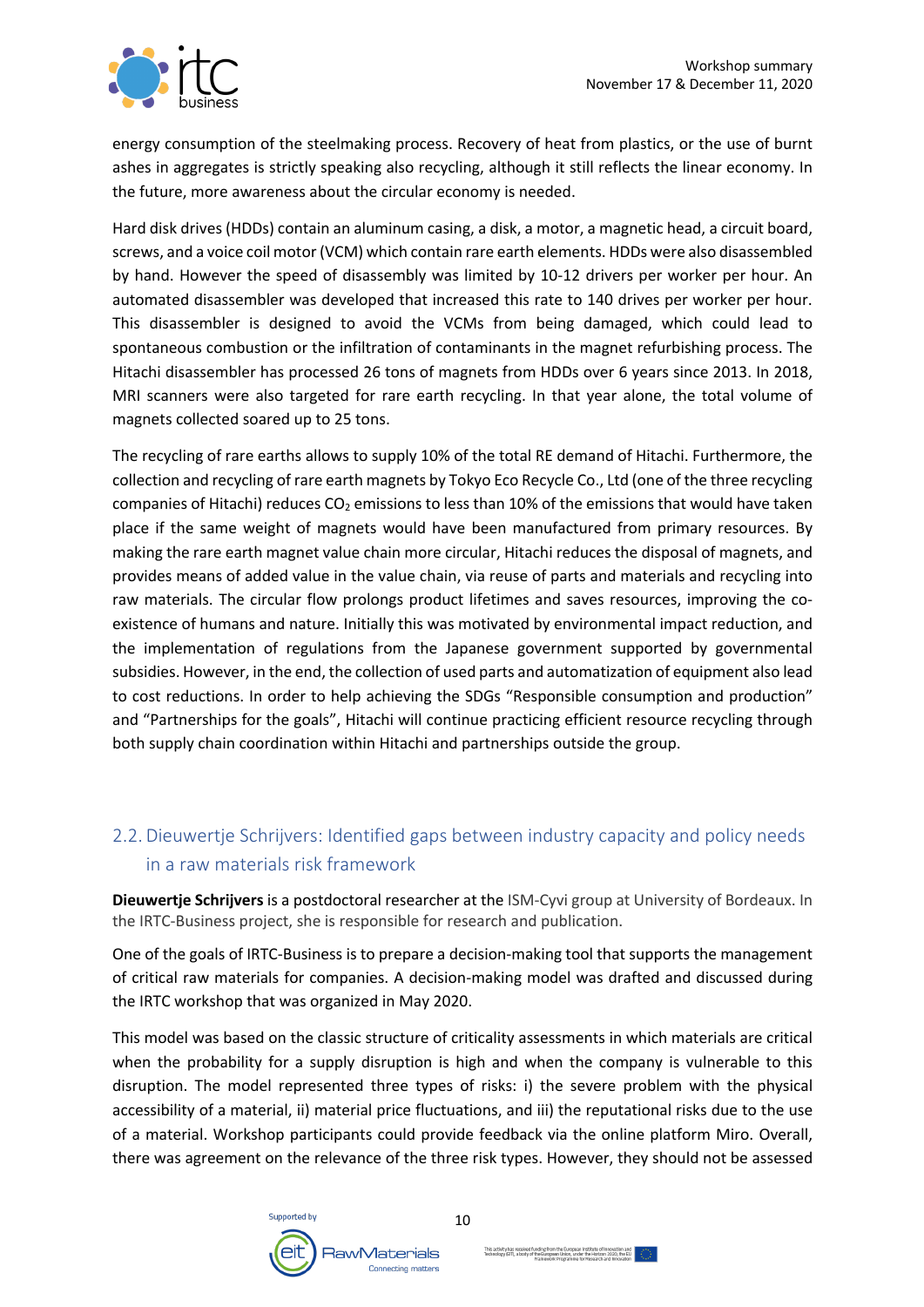

separately, as the risks might be related; i.e., accessibility problems could lead to fluctuating prices. Furthermore, the model did not consider that multiple risk mitigation measures might need to be applied in parallel, before criticality is successfully mitigated. The potential damage caused by the use of CRMs was also not reflected by the model. Via parallel discussion sessions, an overview of mitigation measures, as well as practical limitations regarding their implementation, was generated for each type of risk. For example, some measures might only be effective in the short or long term, or the required investments are only feasible for larger companies. Successful mitigation also seems to be dependent on the company's commitment to criticality mitigation, because collaboration is needed between different company departments, such as marketing, purchasing, legal, and environment, health and safety. The full report of the workshop of May 2020 can be accessed here.

The next step in the improvement of the decision-making model is to classify mitigation measures, which allows to effectively combine them in the management of criticality. For this purpose, a causeand-effect diagram was developed (Figure 1). Such cause-and-effect diagrams are also used in Life Cycle Assessment (LCA) to evaluate environmental risks. In LCA, the impact of the use of a resource or an emission on the ecosphere is modeled via an impact pathway that models the fate of the emission, the exposure, the effect, and finally the damage on the ecosphere. Similarly, in the cause-and-effect diagram of Figure 1, the damage of the use of a raw material on a company can be modeled. A company can be exposed to the three types of risks mentioned earlier (physical accessibility problems, price fluctuations, or reputation damage). The effects of these risks cause a damage: the company will have unstable operations. The origins of the risk types could be considered the "fate" of the raw materials, e.g. the supply of the material can be disrupted, or there could be a mismatch between supply and demand.

Different mitigation measures have a mitigation potential at different points in the cause-and-effect diagram. For example, the ability to pass on costs to costumers does not avoid costs increases, but it can avoid that the increased costs cause damage to the company. Having stockpiles does not avoid that the company is exposed to accessibility problems or fluctuating prices, but it can avoid that the company will experience the effects of these problems. The position of the mitigation measures can already give an idea about the timescale. Measures on the right-hand side of Figure 1 can be implemented relatively quickly, but might only be effective on the short term. Measures on the lefthand side might need more time to be implemented, but can also have a long-term protection against risks.

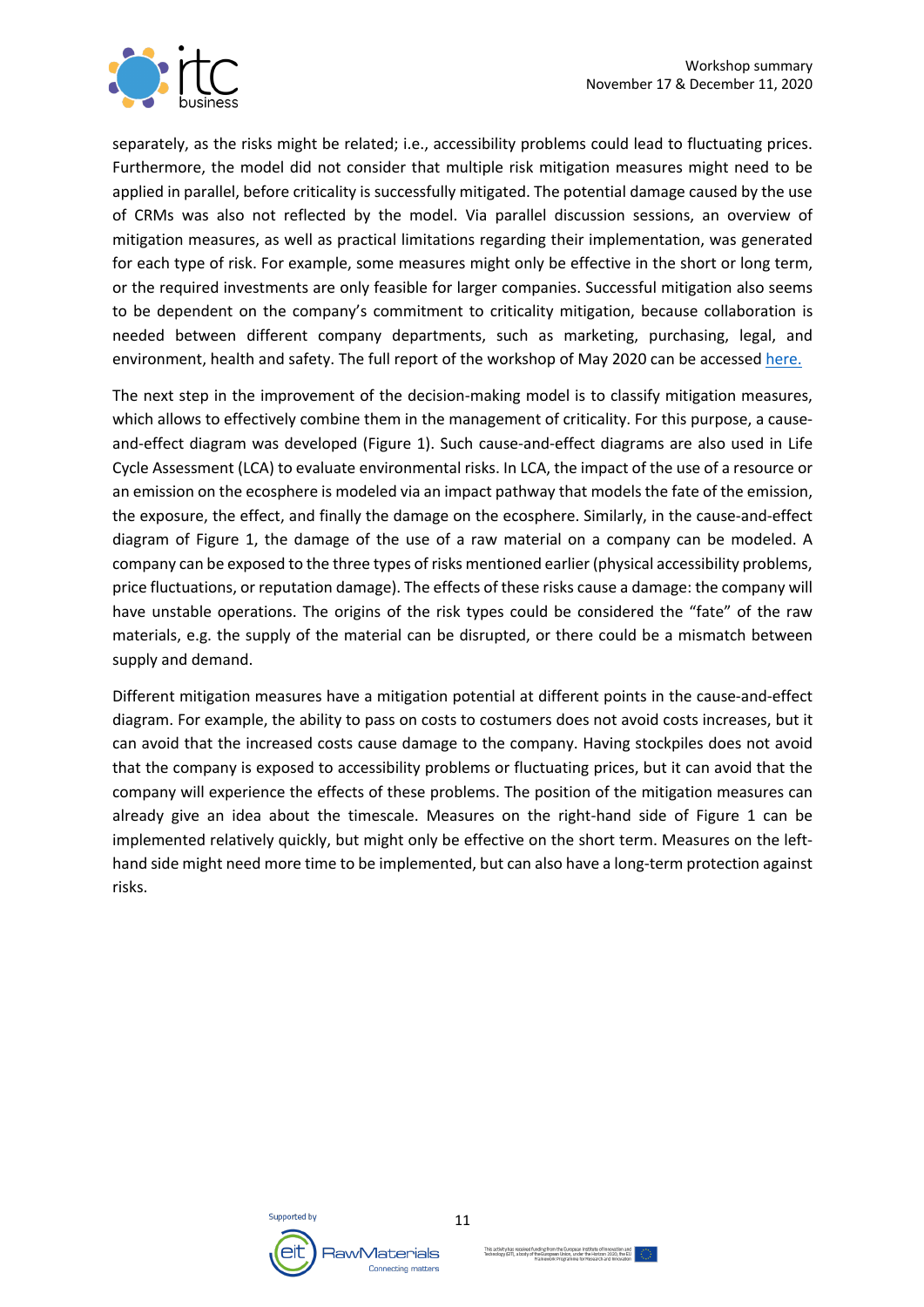

*Figure 1 Classification of mitigation measures according to their mitigation potential in the cause-and-effect chain that links the use of critical raw materials to potential company damage.*

The diagram of Figure 1 can also provide some insights regarding who is responsible for mitigating criticality. First, it appears that only companies will experience the damage of using critical raw materials, but this damage can also be felt by society, via the unstable provision of jobs, goods, or taxes to sustain education and health care. This justifies the help of policymakers in mitigating company risks, as was also visible during the COVID crisis. Raw material risks also might be caused by the political landscape in which the company operates, e.g. due to regulations or trade relationsthat make a material more or less critical.

Many mitigation measures can be implemented on the scale of the company, especially measures that reduce damage or exposure to risks. Mitigation measures that reduce the sources of risks might require more often the support of policymakers, such as investments in recycling or exploration, which might not be profitable in certain market conditions. Furthermore, these mitigation measures have the potential to affect a large range of companies, making the mitigation effort more structural.

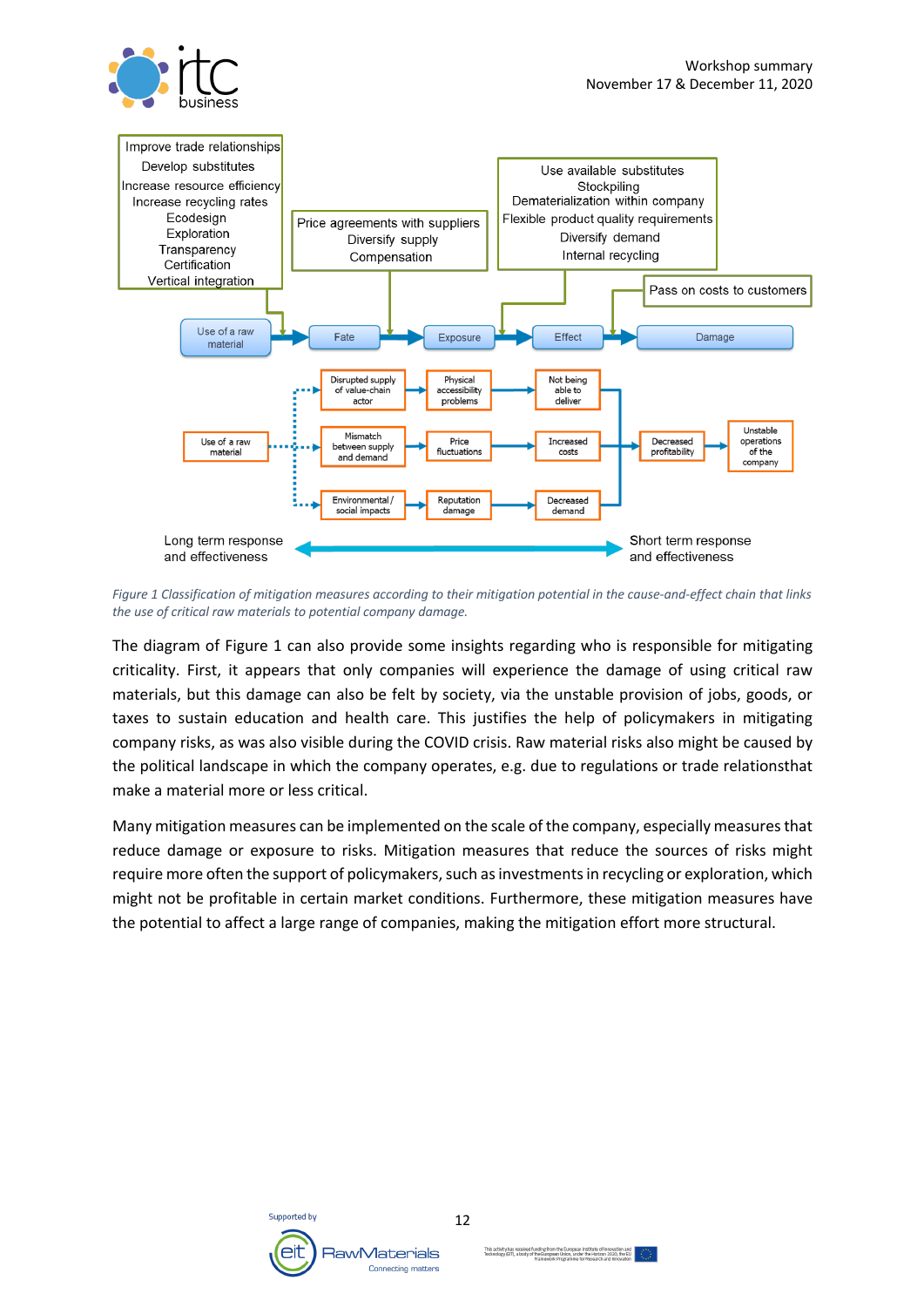

## 3. Summary of the Round Table Discussion

The Round Table Discussion took place in two parallel virtual panels during the workshop of November 17. Panel 1 was moderated by Alessandra Hool (ESM Foundation) and applied a focus on the industry perspective on building resilient supply chains. Panel 2, moderated by Dieuwertje Schrijvers (University of Bordeaux), had a policy focus. Both panels addressed the following overarching topics:

- The influence of policies
- COVID-19 impact
- § Sustainability
- Cooperation

The panelists were asked questions on the above-mentioned topics. In parallel, participants of each panel were invited to contribute with their opinions and ideas by providing comments on a virtual whiteboard via the platform Miro.

During the follow-up workshop of 11 December, an overall summary was presented of the four overarching topics. The participants of the workshop were invited to further reflect on the outcome of the parallel sessions, both by a live discussion and via the commenting function on the virtual whiteboard.

This section presents the final summary of the input gathered during the two virtual workshops.

#### 3.1. The influence of policies

The workshop participants discussed to what extent companies or policymakers are responsible to build resilient supply chains, and which policy tools could be deployed.

Companies were found to be responsible to manage their risks. This means that companies need to identify what raw materials they use, and what potential risks are related to these materials. As this is a resource-intensive task, a screening step that evaluates resource use by order-of-magnitude mass balances might be a good starting point (following the Pareto principle). Risks could be related to an unstable access to the materials, fluctuating prices, or the company's image. The identification of risks is especially important for technologies for the future, e.g. hydrogen technologies, fuel cells, or new types of smart phones. Once risks are identified, the company should mitigate these risks. Mitigation strategies include establishing reliable supply contracts, diversifying supply, start with recycling of internal scraps or, via new business models, with recycling of end-of-life products taken back from downstream customers, investing in R&D to increase circularity and substitutability of raw materials, or price hedging. Risk mitigation is increasingly becoming common practice, although it is more challenging for small companies with a lower capacity to make large investments.

Profit optimization is a main driver, but should not be the only driver for risk mitigation; responsible sourcing is important as well. A strong policy framework is needed to hold companies accountable for unsustainable operations, either via regulations (e.g. such as the Dodd-Frank act, or recent initiatives requiring due diligence in the EU, Switzerland, and Germany) or via positive incentives, such as tax benefits. Consumers also have a role here, although they generally do not have an overview of which

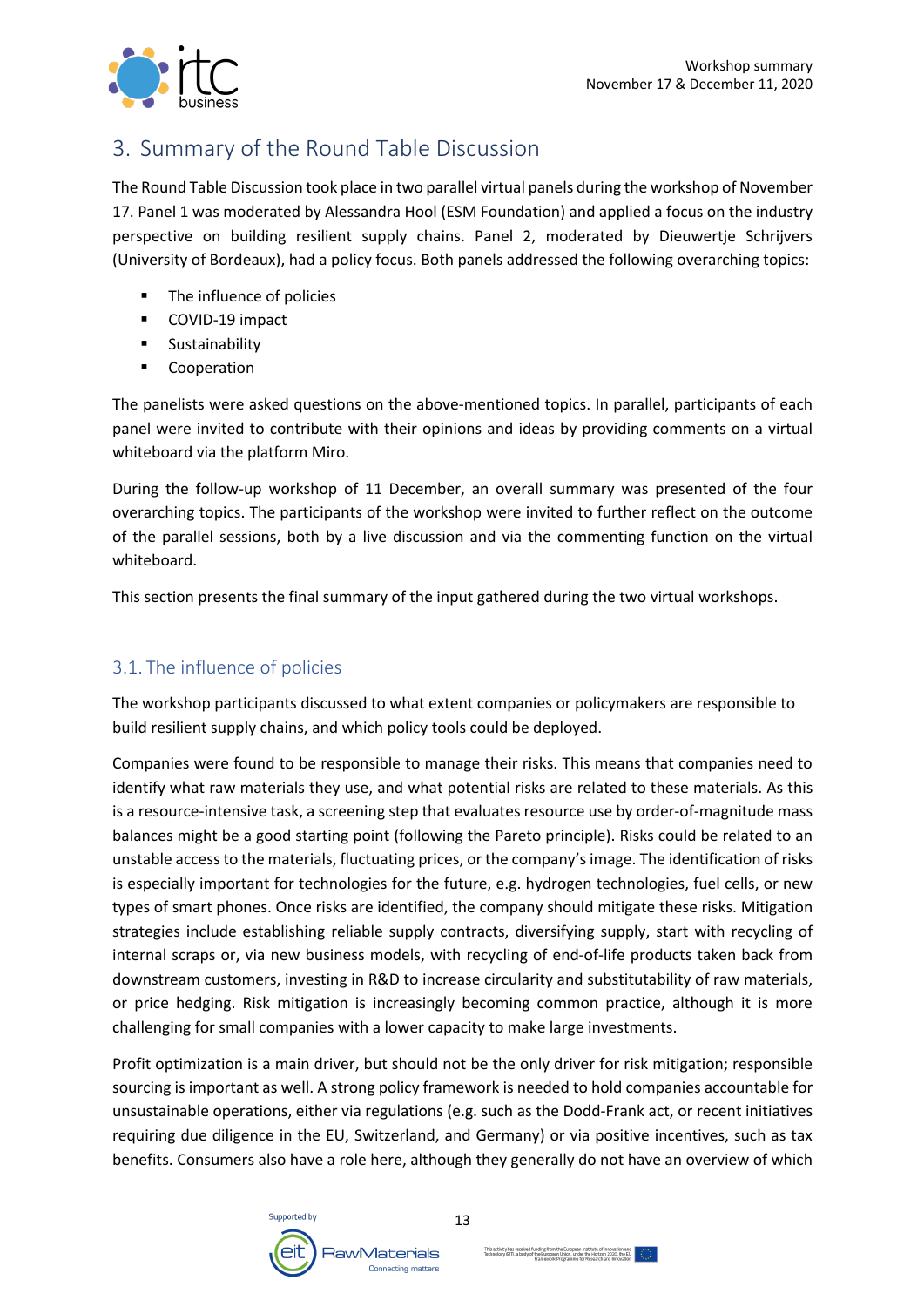

regulations or standards apply to a certain company. Furthermore, consumers also prioritize costs over sustainability. It is possible to be profitable while implementing sustainable strategies at the same time. However, if there are no incentives, sustainability does not naturally happen. If there are too many regulations, companies could move to countries with lower requirements. Hence, (long-term) profitability and sustainability incentives must be balanced.

There are different viewpoints on the extent that policymakers are responsible for building resilient supply chains – depending on the dominant political vision. On one side of the political spectrum, it could be argued that policymakers are responsible for supporting the free market. This could be facilitated by improving access to information – e.g. via data sharing platforms – while at the same time safeguarding proprietary information, e.g. on prices, volumes, and supplier terms and conditions. Supporting the free market also requires creating a level playing field. This involves removing barriers to free trade, such as import and export restrictions – although these might also support sustainable circularity, e.g. by linking restrictions to clear standards of sustainable management of exports for reuse, refurbishment, or recycling. Integrating environmental and social externalities into the market can also enable a level playing field. The latter could be achieved by developing, implementing, or supporting certification schemes.<sup>3</sup> However, the playing field should also stay stable  $-$  at least regarding the direction in which it is going, contrary to the policy swings that we now see in the USA. Consistent policies over a period of 10-20 years are necessary for companies to make capital investments, make strategic alignments, and hire training. Supply chains can take a fair amount of time and capital to set up and to adapt.

On the other side of the political spectrum, the support of specific companies or sectors could be justified. SMEs and technologies that use CRMs but which have low profit margins, such as renewable energy technologies, could benefit from governmental aid. For example, tax credits could be provided to companies that need to reconfigure their critical supply chains. The Japanese REE example presented by Hitachi today just showed how efficient State-industry cooperation with an intensive contribution of public funding via loans and a high-priority research effort across the whole supply chain can help to overcome the REE challenge. However, close collaboration with companies, such as via public-private partnerships, could be disadvantageous for other companies within the same market. Policymakers could furthermore fill the gap between research and upscaling of new technologies, and they can accelerate profitability by stimulating economies of scale. In the middle of the political spectrum, policymakers could be attributed the responsibility to raise awareness on supply chain criticality, for example by publishing a list of CRMs, and communicating with industry experts. Finally, policymakers could create a supportive framework to companies by providing access to finance, state aid, and beneficial fiscal conditions, and by protecting innovations.

Various examples of policy tools that could aid in building resilient supply chains were discussed. Policymakers could implement new regulations, but already-existing regulations could also be applied to manage CRMs. For example, in the USA, the situation around CRM was called an emergency, which gave companies and governments access to the defense production act via an executive order, allowing to secure the supply of CRMs. Another policy tool is to create standards and requirements, in line with policy goals, which are compulsory for companies to access the stock market. Examples of

<sup>3</sup> See, for example, https://hcss.nl/report/standards-critical-materials

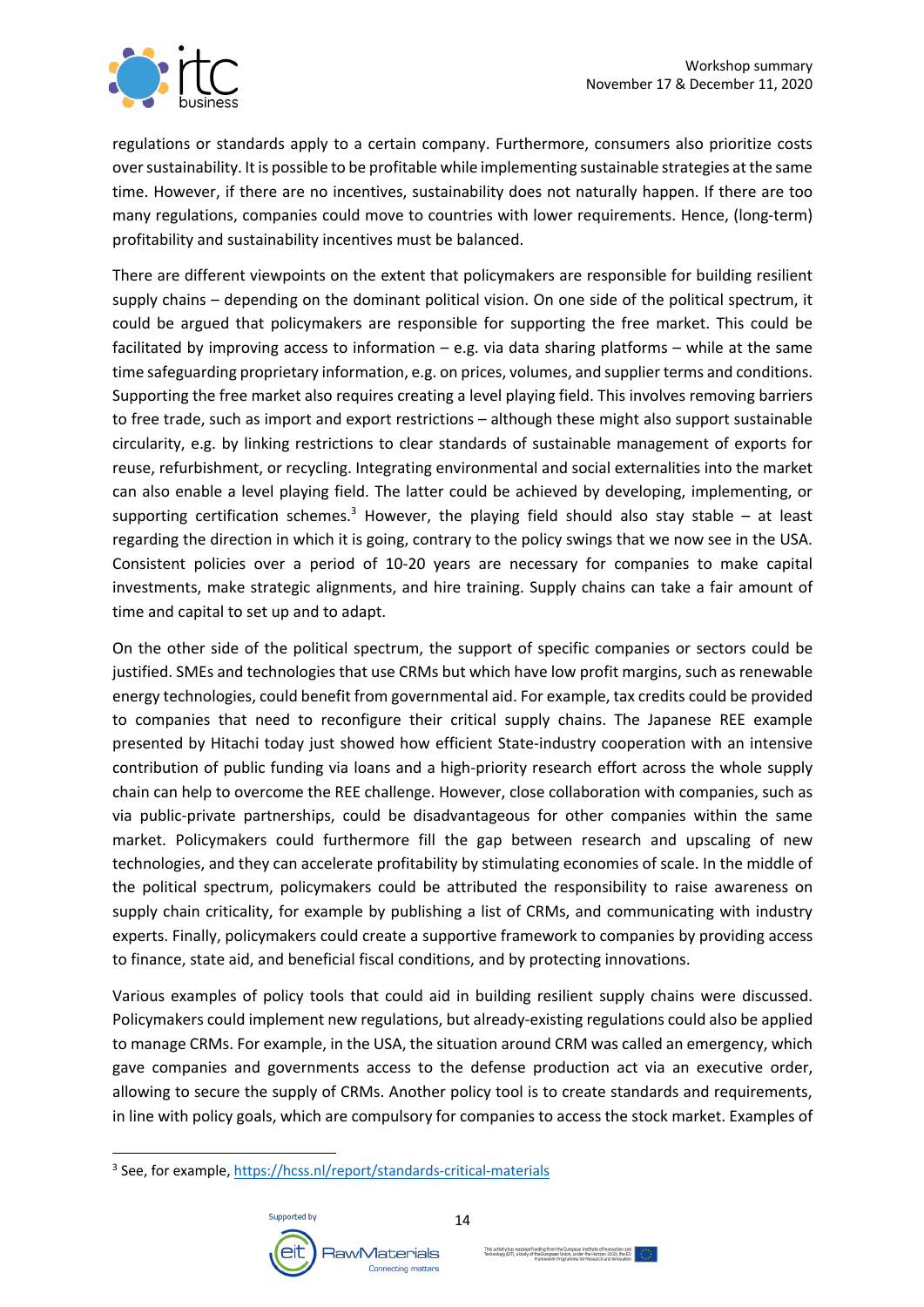

this are the Global Reporting Initiative – which is voluntary and reports consolidated data at a corporate level – and the Canadian NI 43-101 reporting instrument, the latter contributing to increased transparency and accountability of mining projects. Stock exchanges are private entities, but they are regulated and they in turn regulate the participating companies. The London Metal Exchange has announced that they will require listed brands (producers of steel, aluminum, zinc, etc.) to declare the responsibility and traceability standards behind their products. Such information is necessary for investors to make informed decisions. These initiatives should be intensified and extrapolated to other stock markets. Other examples of policy requirements are requirements regarding the recycled content or design for disassembly/recycling for new renewable energy projects.

Policymakers can furthermore establish sustainable partnerships and trade agreements. In Europe, the European Commission works on the creation of common goals and trade agreements, with free movement of goods among all EU member states. Another example is the German-Mongolian Resource Partnership. Finally, policymakers could identify raw material production capacities, either domestically or internationally. One drawback of too much policy intervention is that too many regulations could block an efficient use of raw materials. Besides, new regulations could lead to unintended responses of companies. Not only direct suppliers might be affected by regulations, but also other actors in the value chains. The whole complex system of industrial actors should be taken into consideration. Furthermore, regulations should be assessed regarding their costs and complexity of implementation and enforcement, and the suitable timing of implementation. New rules should be forward-looking to follow the rapid changes in the market.

#### 3.2. COVID-19 impact

COVID-19 has led to a very sudden and global disruption, affecting both supply and demand, perhaps even symmetrically. Whereas metals at the extraction stage often dominate the discourse on criticality, all commodities, including food and energy materials, and all value chain stages – including the distribution of final goods – were affected by the pandemic. Extracting countries might however be more vulnerable for the consequences of the pandemic, because their economy is more dependent on the export of raw materials. Also, less developed health system in poorer countries might affect the ability to produce and amplify inequalities. Due to the generic and global nature of the disruption, lessons might be taken from risk assessments in the financial market.

Shortages of products were caused by the lockdown of production facilities, but also by new societal needs. Demand increased for medical equipment, but also for information technology equipment due to global changes in people's behavior: people worked more from home.

From the COVID crisis it became clear that not all disruptions can be prevented – even if they can be anticipated. In order to absorb potential shocks, we should move to more resilient supply chains. The disruption caused by the pandemic was fast and had a high impact. This asked for very strong policy responses. Governments demonstrated the scope and the scale of their willingness to seek resilience and protect their economies. However, supply chains also should remain efficient. Companies need to be cost efficient, and resource efficiency is necessary for climate mitigation. Mitigation of supplychain risks, or risk management in general, might ask for investments in the short term, but long-term profitability can still be safeguarded – which is presumably the objective of companies.

15

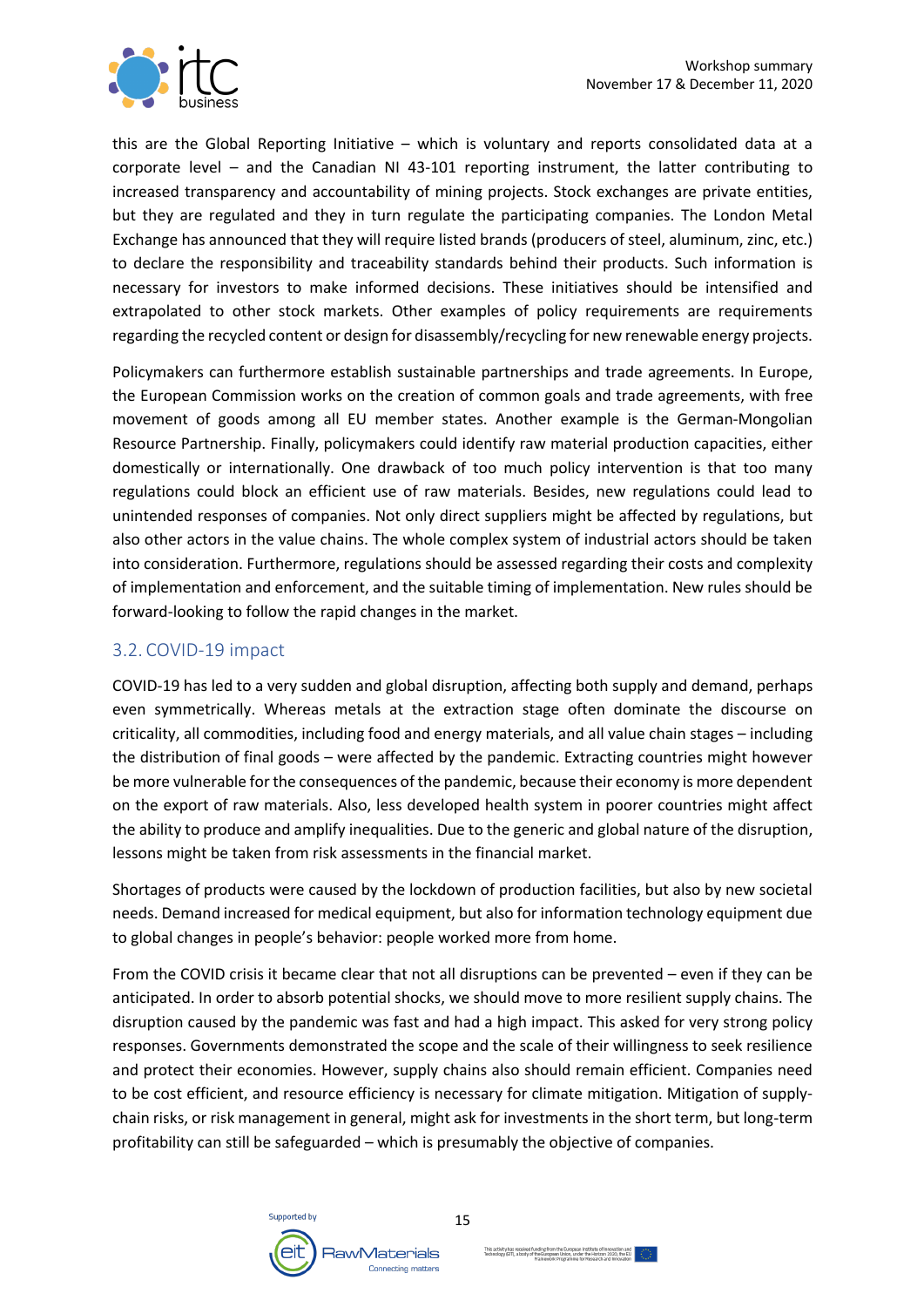

Now, we have the opportunity to redesign the value chains and "build back better". Increased resilience could be achieved by increased adaptability, for example via increased substitution, increased stockpiling, increased diversification (including locally and from secondary resources), and, perhaps most importantly, enhanced collaboration among industries, as companies cannot manage all risks alone. This was also demonstrated in the beginning of the pandemic, where German companies jointly set out a strategy to respond to the spread of the virus. SMEs might be more disadvantaged by the COVID crisis, as they have less reserves. However, as discussed during the presentations, SMEs play an important role in the creation of more resilient supply chains as they contribute to increased value chain diversity.

Companies should become more agile. Via R&D, they can invest in enlarging their options to react, and increase their ability to change their activity when the supply or demand of materials and products is disrupted. This might require a shift in the company's strategy from "producing a product" to "responding to a societal need". Criticality risk mitigation, but also investments for circularity and sustainability have both operational, day-to-day, and longer-term strategic aspects that should be considered. The COVID crisis can teach companies to what extent they have the capacity to anticipate and respond to supply risks.

Even if supply chains are still vulnerable to large disruptions, much improvement has been made, especially behind the scenes. For example, regarding REEs, in the past decade a wealth of additional information and knowledge has been gained about resources, also outside current producing countries. Significant progress has been achieved at laboratory scale on the improvement of processes for primary production, recycling, and reuse. These innovations are not commercialized yet, but this can be expected in the next decade. Commercialization is important to effectively contribute to increased resilience. It depends on one's policy perspective whether it is deemed appropriate that government funding is used to bridge the gap between the lab and commercial upscaling, as stated before.

Furthermore, materials that were critical 10 years ago, such as europium and terbium, have changed status due to rapid technological development (e.g. the fast uptake of LED lamps replacing fluorescent lamps). Technological shifts in jet engines or batteries might lead to similar changes in determinations of critical raw materials. Various signals hint towards a decreasing role of Nd and Dy for high performance magnetic materials in the future, which may become significantly substituted by more common raw materials. Foresight studies that point out expected innovations and identify future CRMs are very useful in this regard.

#### 3.3. Sustainability

Sustainability is a broad topic covering the environment, society, and the economy. It is stated that there is no long-term economic sustainability without environmental sustainability and social acceptance.

We are still much relying on the primary extraction of raw materials, because the demand for raw materials is increasing and stocks are still being built up. Therefore, it is important that primary extraction is conducted in a sustainable manner. Increased circularity can improve the sustainability of the use of raw materials and make the sector more resilient, by also accounting for environmental

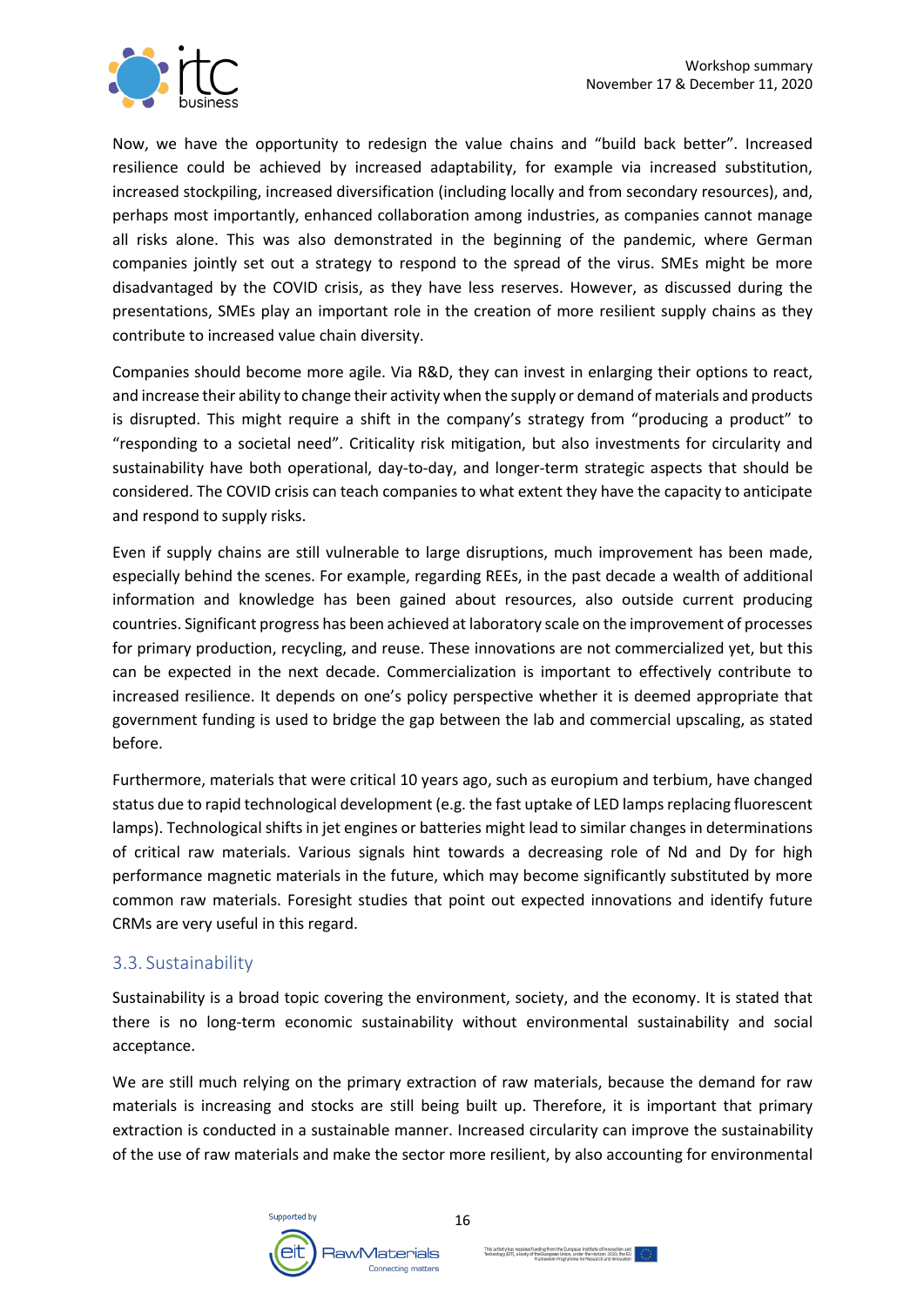

and social performance of secondary production. For a comprehensive view, considering social aspects, energy consumption, water use, resource efficiency, and pollution, strong evaluation methodologies are needed. Whereas policymakers can debate circularity and sustainability in conceptual terms, scientist, engineers, and companies need to develop quantified terms that measure the extent to which activities, technologies, and investments are indeed sustainable. This helps in formulating clear Environmental, Social, and Governance (ESG) objectives and commitments by companies, contributing to their credibility.

Primary extraction is still mostly taking place in emerging economies. In order to escape the "resource curse" (the paradox that countries with more natural resources have lower economic growth), these countries need to develop their own sustainability, resilience, and competitiveness goals. Adding value along the resources' value chain is more challenging in emerging economies, as they do not always have access to affordable power, reagents, or qualified labor. Institutions such as the World Bank could provide assistance where needed.

In order to create environmentally and socially sustainable primary extraction and recycling practices, investments are needed. However, in both sectors, many workers have an informal status, i.e. artisanal and small-scale miners (ASM) and informal recyclers, for example in India. Formal recognition of their work is a requirement before investments will be made. The workers need rights, e.g. access to land and security of tenure, and education in the value of the products and the dangers of their activities. If the right incentives are set, developing and transitional economies might be able to meet low emission policies and simultaneously address inequality and social impacts.

Circularity could be enhanced by formulating circularity targets, or recycling targets, that are raw material specific. Recycling targets of certain percentages or tons of waste are not sufficient to improve the circularity of CRMs, because they are used in such small quantities that they are not well represented by mass-based targets. This is also discussed in the IRTC perspective paper.<sup>4</sup> Circularity is also impeded by sensitive information about flows. Moving towards more circularity requires investments in viable recycling technologies and infrastructure. Increased automatization and digitalization could overcome current limitations, although related technologies might require, in turn, more CRMs. However, technology is not the only limiting factor, especially in industrialized countries. If it is not evident that recyclable products will be collected and will enter state-of-the art processes, and companies are reluctant to make large investments into this. The legislative framework could incentivize the collection of end-of-life products and the implementation of circular business models such as leasing systems or deposit systems.

It remains a question of debate how the "willingness to pay for sustainability" can be increased, and which mechanisms governments or voluntary standard initiatives can provide to increase it, such as price premiums, ecolabels, or boarder tax adjustments. Carbon taxes might improve the business case for recycled raw materials. If the true (environmental and social) costs of materials would be accounted for, stewardship over those materials would become a more natural solution to

<sup>4</sup> Tercero Espinoza, Luis et al. 2020. "Greater Circularity Leads to Lower Criticality, and Other Links between Criticality and the Circular Economy." *Resources, Conservation and Recycling* 159: 104718. https://doi.org/10.1016/j.resconrec.2020.104718.

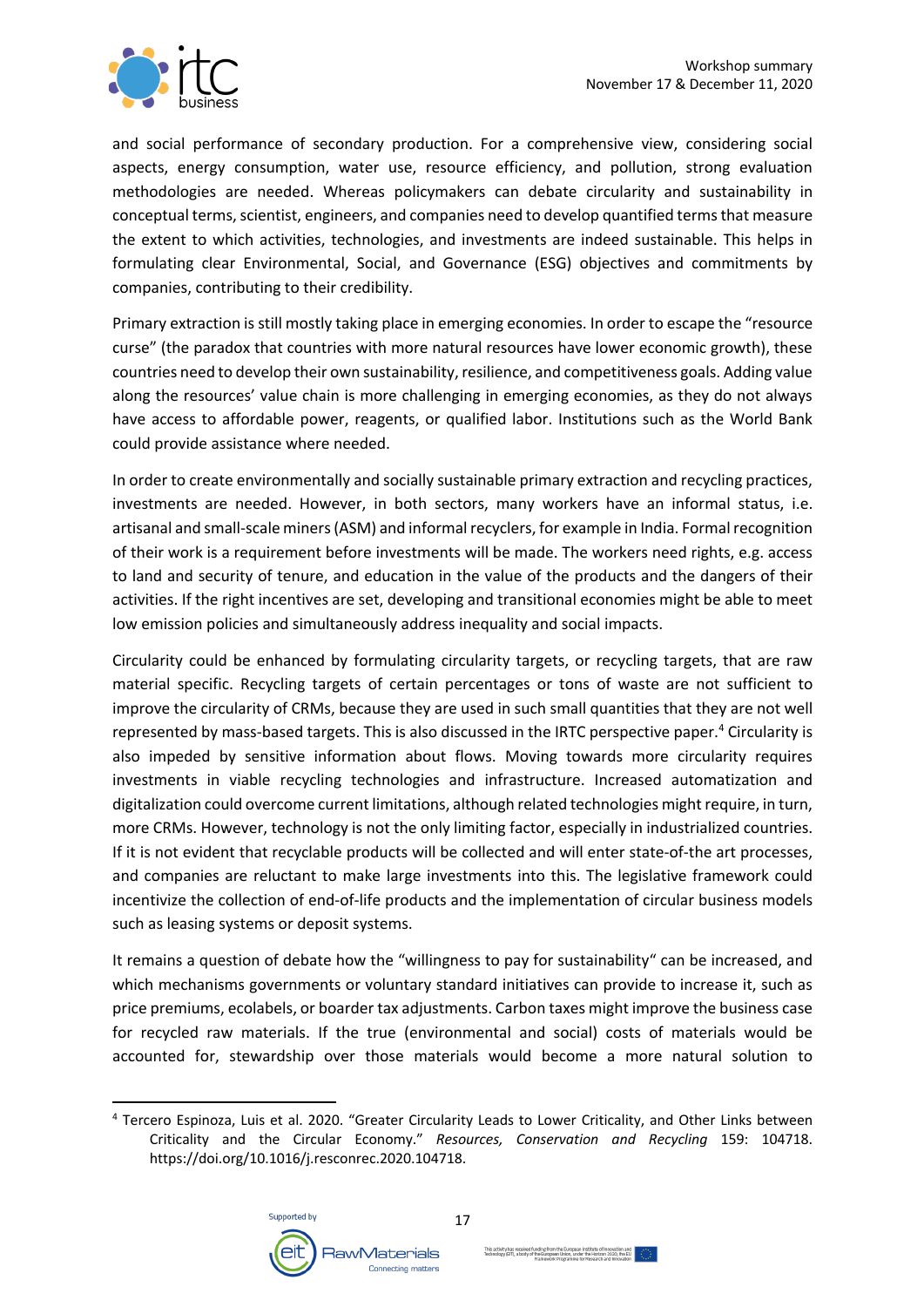

maintaining affordability, and design for revocery would be incenivized, as well as product-service systems which are more resilient against price volatilities. If take-back is incentiviced – for example via deposits or leasing schemes – standardization would help to facilitate recycling. However, standardized product compositions are hard to achieve in innovative sectors where products undergo quick developments.

Challenges and strategies towards increased sustainability are specific to each economy but might also be raw-material specific. For example, different strategies might be relevant for low-margin commodities that are used in large quantities, such as iron and copper, and specialty metals, such as rare earth elements. Investing in sustainability and circularity requires a mid-to-long term perspective. Hence, companies need a mandate to justify such investments, as shareholders often demand shortterm profits. In any case, companies with a long-term vision tend to perform better, also economically. Investments might also be needed in education, in order to introduce the concepts of sustainability and circularity in engineering and business curricula to ensure that the next generation of workers has proficiency with the concepts and tools to address these issues widely. In Europe, the European Commission already pushes towards increased circularity and resource efficiency, which could provide the mandate to make such investments.

#### 3.4. Cooperation

Collaboration between companies is very important to achieve responsible sourcing, because OEMs do not always have an overview of their supply chains beyond their first-tier suppliers. However, there is already some improvement regarding the transparency of supply chains, for example in the field of batteries and consumer electronics. Companies also need to collaborate to achieve a circular economy – for example between manufacturers and recyclers: recyclers need to understand what materials are present in products, whereas manufacturers refrain to disclose this to protect propriety information. Also, local collaboration might become more important, for example to achieve industrial symbiosis. Collaboration is hindered by IP rights, know-how, antitrust laws, and domestic policy, which instead results in a concentrated supply of technology materials. Sharing information could be facilitated if recyclers become an integral part of the company group. Distributed ledger technologies, such as blockchain, could support the sharing of information while protecting confidentiality.

At the moment, every actor aims to optimize their own performance. There is a need for a system perspective: there should be an alignment of interests of actors within the value chain, and trade-offs need to be addressed. It is important to recognize that sustainability and circularity do not always lead to win-win solutions. Furthermore, the dual role of actors in CE business models should be taken into consideration, which could create competitive tensions: manufacturers supply primary products and components, and perform remanufacturing and refurbishing activities, while consumers act as suppliers of products and components. This requires a revision of the established and traditional relations.

International collaboration and increased multilateralism are needed to overcome global as well as local sustainability challenges, and pandemics. Currently, there are many initiatives towards increased sustainability, but none of these take a real comprehensive and global perspective. There is a need for an international framework that establishes common goals and redefines "competitiveness", as currently different actors around the world can play according to different rules. The UN Sustainable